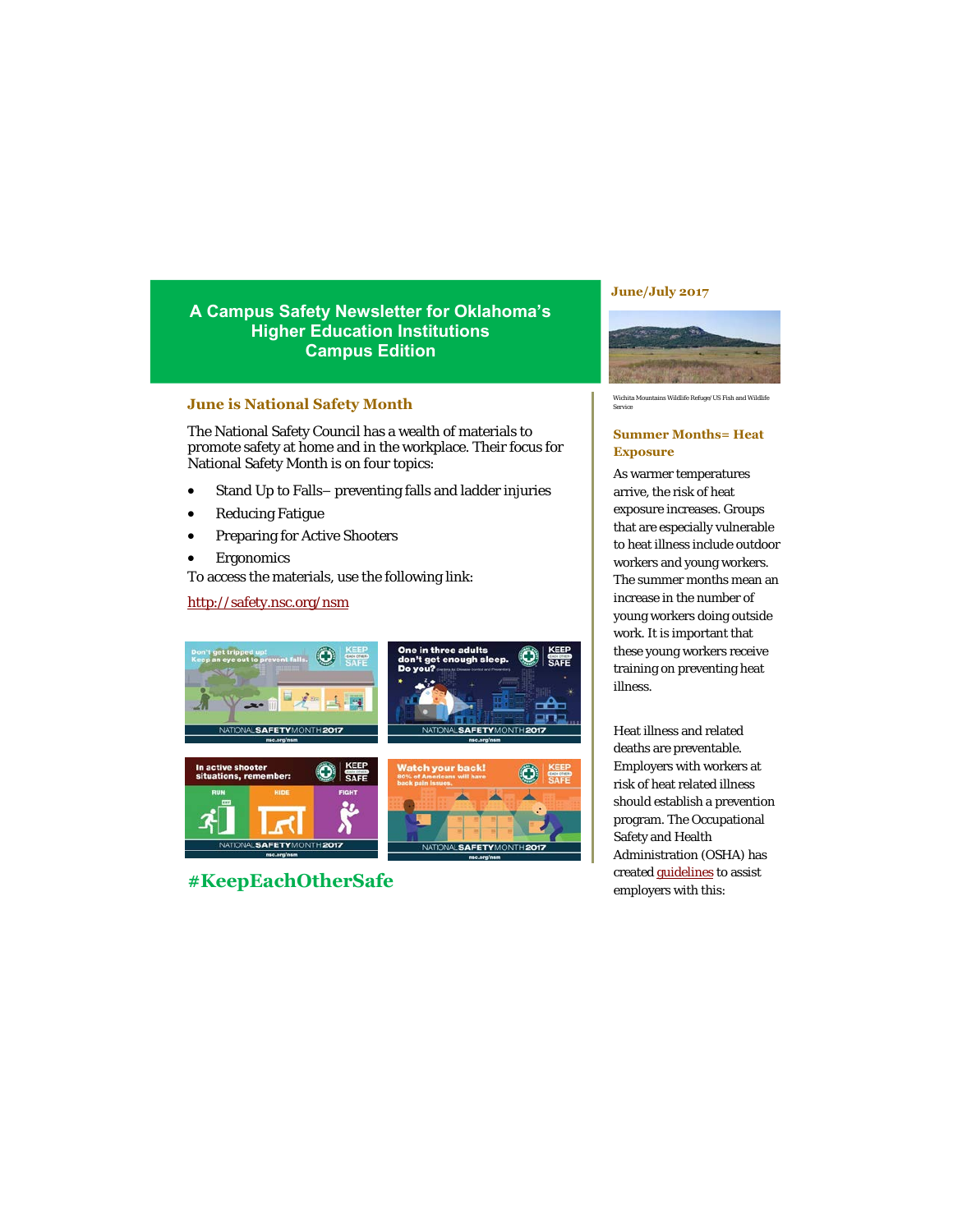# **A Campus Safety Newsletter for Oklahoma's Higher Education Institutions Campus Edition**

#### **July is Sun Safety Month**

- More new cases of skin cancer are diagnosed each year in the U.S. than new cases of breast, prostate, lung, and colon cancer combined and the number of new cases continues to increase each year
- Melanoma accounts for 1% of skin cancer diagnoses but nearly all deaths from skin cancer result from melanoma
- 65-90% of melanoma cases can be attributed to ultraviolet (UV) exposure
- Sunburns can occur even on cloudy or overcast days

Tips to prevent skin cancer and sun damage:

- Stay in the shade, especially during the hours of 12pm-4pm
- Wear protective clothing, such as hats, long sleeves if possible
- Wear sunglasses. Sunglasses reduce the risk of exposure to UV rays and the risk of cataracts
- Avoid tanning beds. There is no such thing as a "safe tan". Tanned skin is damaged skin.
- Don't avoid sunscreen. Broad spectrum sunscreen with an SPF of 15 or more can help prevent premature signs of aging, if used regularly.
- For sunscreen to be effective, it must be reapplied throughout the day, especially after sweating or swimming. It must also be applied generously— the American Academy of Dermatology recommends 1 ounce or "enough to fill a shot glass" for the average body size and exposed areas of the body.

#### **What is Ultraviolet (UVA) and Ultraviolet (UVB) ?**

UVA and UVB are both ultraviolet light. UVA is considered a long-wave radiation (at 320-400 nanometers [nm]) and UVB is short-wave (at 290– 320 nm)

UVA accounts for up to 95% of the radiation exposure we experience. They are less intense than UVB but much more prevalent.

It was believed that UVA did not cause skin cancer; however, recent studies have shown that UVA damages skin cells where most skin cancer occurs

UVB has been known to play a role in the development of skin cancers, as well as skin aging.

#### **What does SPF mean?**

SPF is not a measurement of the amount of protection. It is the amount of time it would take UVB radiation to redden the skin, versus the time it would take without it. For example, if someone gets a sunburn in 5 minutes of sun exposure without protection, an SPF of 15 would ideally protect for 75 minutes.